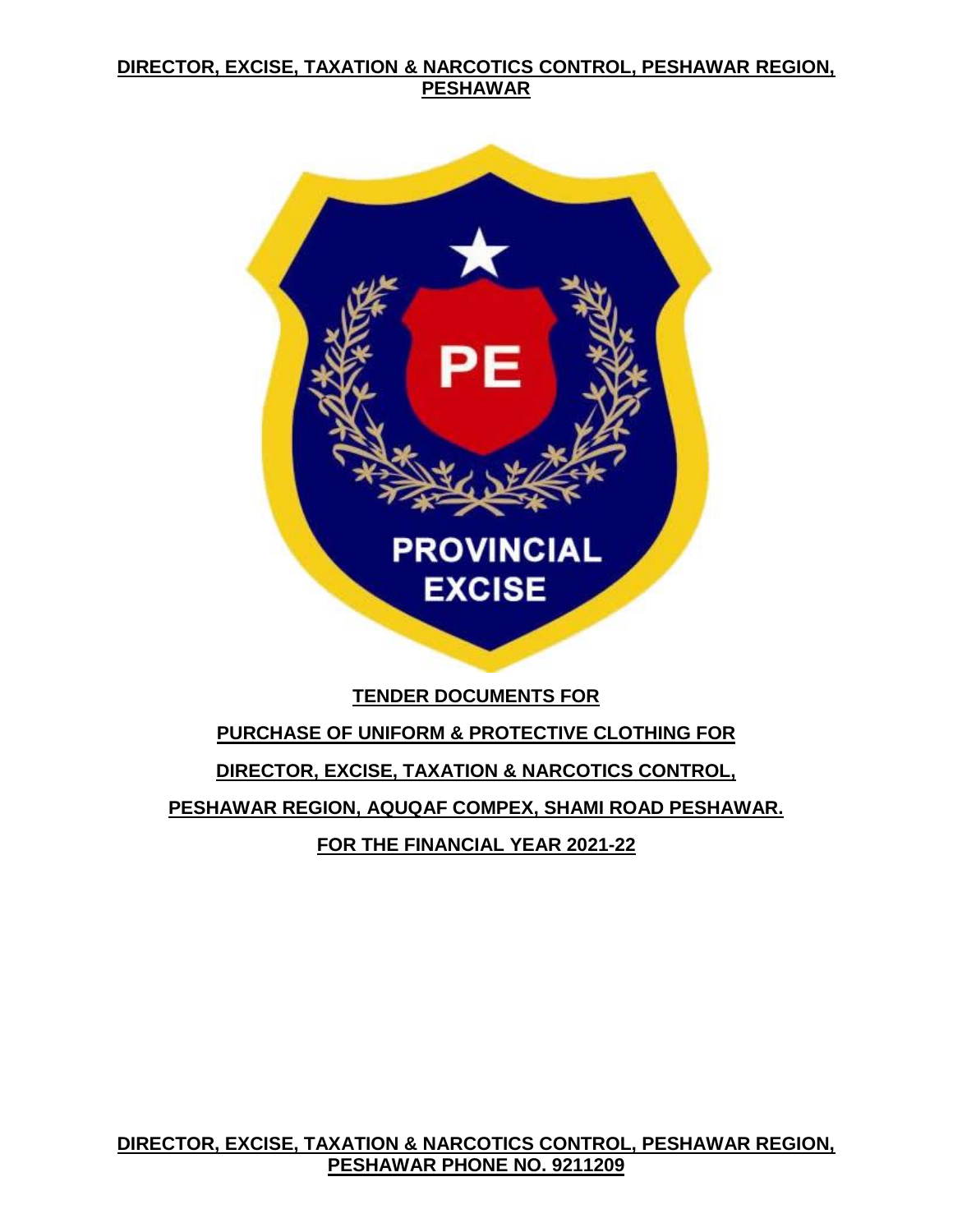

## **CONTENTS**

| <b>Description</b>                                                   | Page No |
|----------------------------------------------------------------------|---------|
| Notice for Bid                                                       |         |
| <b>Terms &amp; Conditions</b>                                        | $1 - 2$ |
| Specification of Uniform & Protective<br>Clothing Items (Annexure A) | $3 - 4$ |
| Bid Application Form (Annexure C)                                    | 7-8     |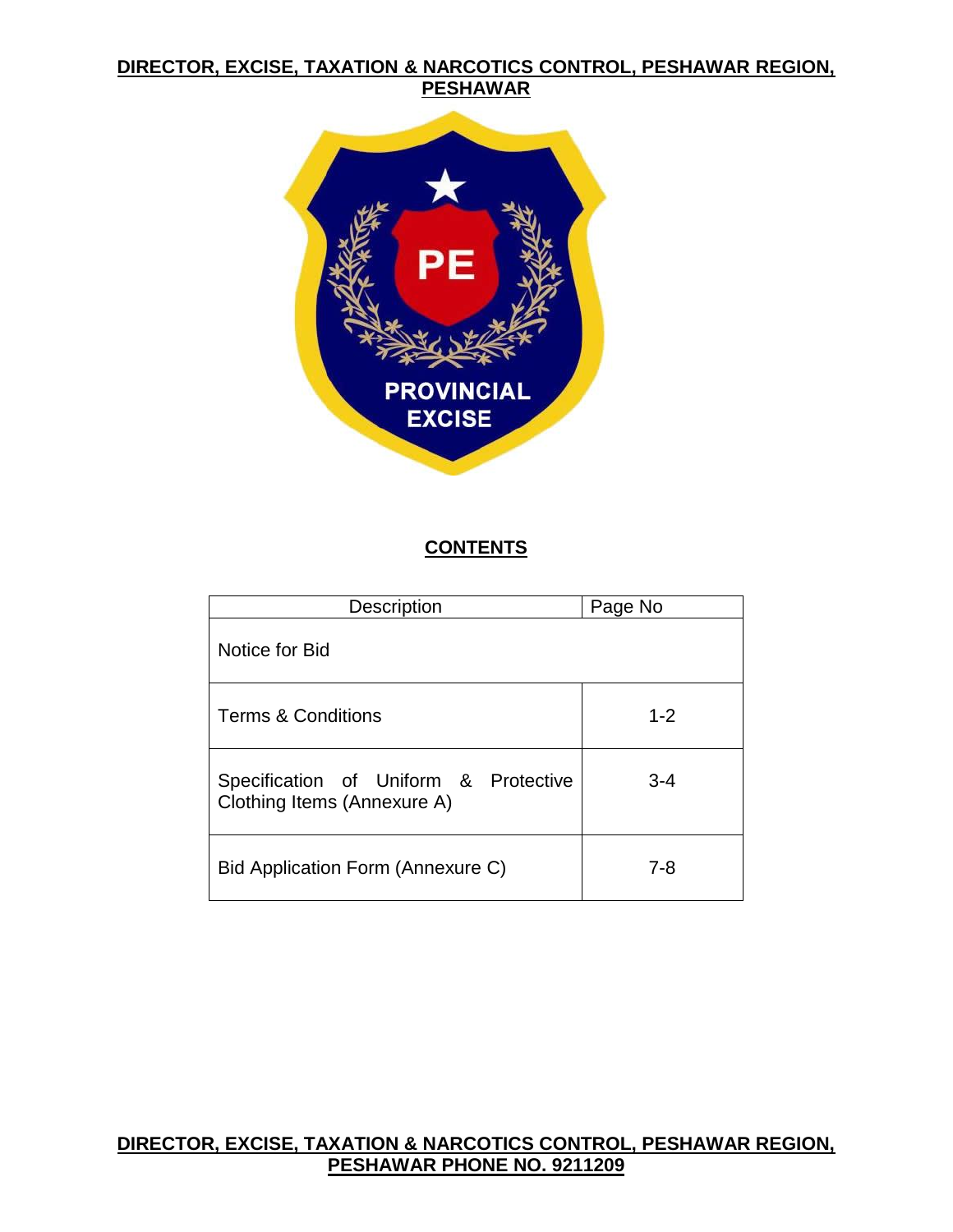#### TENDER NOTICE

Director, Excise, Taxation & Narcotics Control, Peshawar Region, Peshawar intends to purchase Uniform & Protective Clothing for the financial year 2021- 22 under the allotted fund of Rs. 12,00,000/- (through sealed bids from register firms having NTN numbers and sufficient relevant experience.

2. Detail Specification, Terms & Conditions and Bid application form are given in the tender documents which can obtained from the office of undersigned on any working day during the office hours. Tender documents can also be downloaded from Excise, Taxation & Narcotics Control, Department website [www.kpexcise.gov.pk.](http://www.kpexcise.gov.pk/)

3. Bids complete in all respect along with call deposit @ 2 % of total bid amount as Bid security deposit in the name of Director, Excise, Taxation & Narcotics Control, Peshawar Region, Peshawar should reach the office of undersigned on or before 16<sup>th</sup> of May 2022 at 11:00 hours, which shall be opened by respective purchase committee on the same day at 12:00 hours in the presence of respective bidders who want to participate in the meeting.

4. Excise, Taxation & Narcotics Control, Department reserved the rights to rejects any or all bids as per provision of KPPRA Rules 2014.

> DIRECTOR EXCISE, TAXATION & NARCOTICS CONTROL, KHYBER PAKHTUNKHWA, PESHAWAR REGION, PESHAWAR.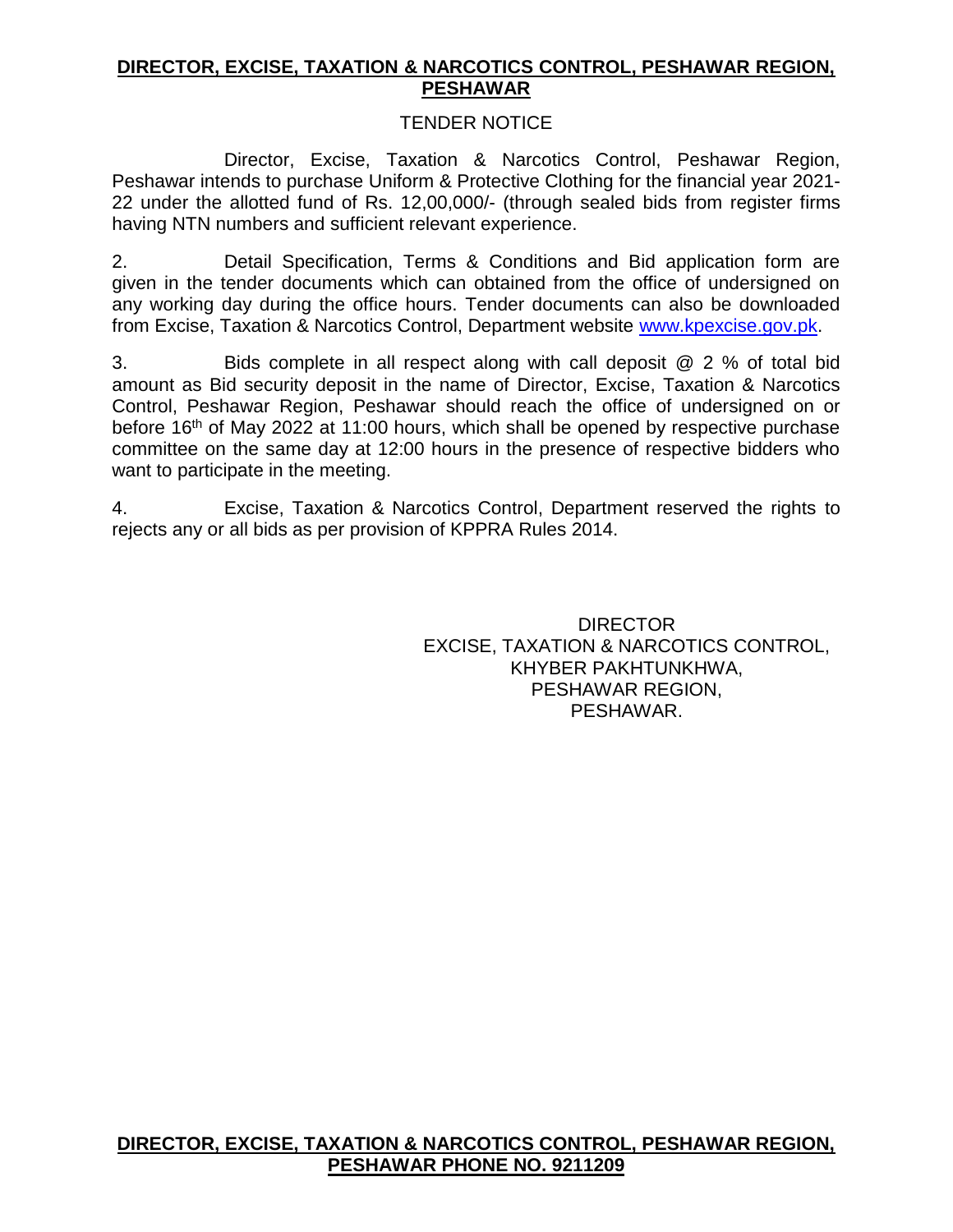# **Bids Documents – (Terms & Conditions)**

1. General.

Sealed Bids are invited through Excise, Taxation & Narcotics Control, Department / Khyber Pakhtunkhwa, Public Procurement Regularity Authority websites from active NTN and GST register firms having sufficient experience in the relevant field, for supply of Uniform & Protective Clothing, for the office of Director, Excise, Taxation & Narcotics Control, Peshawar Region, Peshawar, on free of any charges for the financial year 2021-22.

2. Procedure for Submission of Bids.

Bids Documents which include specification (Annexure A) and Bid Application Form (Annexure B) can be obtained from the office of undersigned on any working day. Documents can also be downloaded from Excise, Taxation & Narcotics Control website [www.kpexcise.gov.pk.](http://www.kpexcise.gov.pk/) The interested bidders are required to submit their bids duly completed and signed on or before 16<sup>th</sup> May 2022 at 11:00 hours. The bids shall be opened by the purchase committee on the same day at 12:00 hours in the presence of bidders or their representative who may want to be present.

- 3. Bid Evaluation Criteria.
	- I. The bidders are required to submit their bid on the same format. Any change in sequence or contents, in the bidding documents are not allowed and would be lead to disqualification of the bidder.
	- II. Each item of the bid shall individually be evaluated on the basis of technical specifications (provided in Annexure-A of the bid documents i.e quality) and competitive unit prices. Therefore, all the bidders are required to offer bids for approved samples only as rates quoted for sub slandered materials shall be declare "Nonresponsive".
	- III. One or more bidders can be selected for one or more items based on the criteria mentioned above.
- 4. Security Deposit.

The firms are required to submit call deposit equal to 2 % of total bid cost in favour of Director, Excise, Taxation & Narcotics Control, Peshawar Region, Peshawar as "Bid Security" which should be released within 15 days to the bidders. The successful bidders would be required to submit 10 % performance security deposit in the name of Director, Excise, Taxation & Narcotics Control, Peshawar Region, Peshawar which would be retained with the authority till completion of the contract period. Bids without security deposit shall be declared as "Non-responsive".

- 5. Acceptance / Rejection of Bids. On the basis of evaluation, the successful bidders will be informed accordingly. A confirm supply order will be issued to successful bidders only.
- 6. Delivery Time and Validity Period.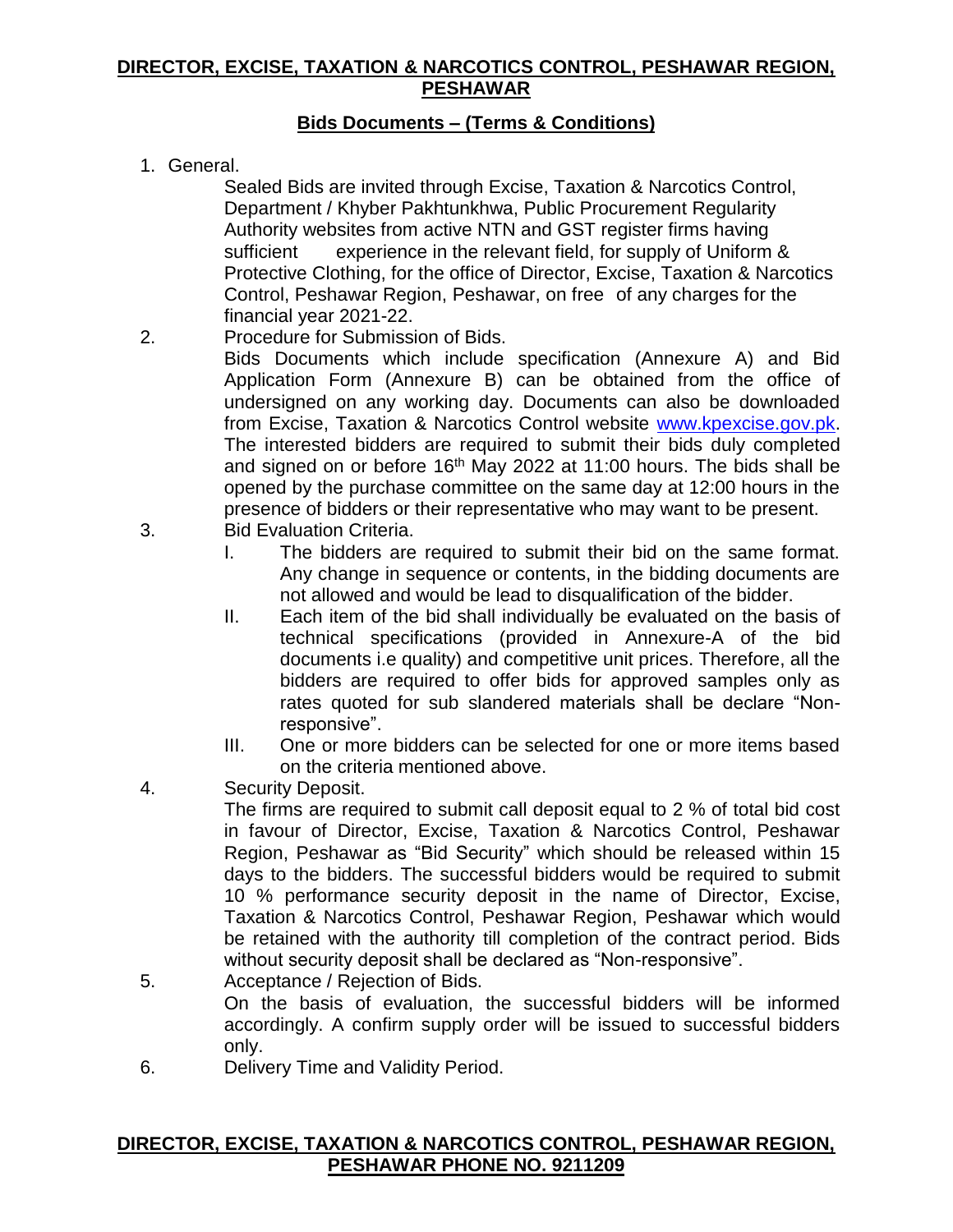All quoted prices shall remain valid upto  $30<sup>th</sup>$  of June 2022 from the submission of bids. The successful bidders would be bound to supply the items within a week after issuance of supply order. The successful bidders also bound to supply items on repeat order, if the procurement entity desired so. If any successful bidders fails to supply the items within due date and time, his bid should be rejected and performance security should be forfeited.

7. Mode of Payment.

After completion of the supply and satisfactory inspection of the authorized officers, payments will be released within 30 days subject to provision of bills along with all necessary documentations. All taxes will be deducted as per rules.

8. Bill of quantity.

Detail of required items is given in annexure A to the bid documents; however, competent authority reserved the rights to change quantity of any item on the basis of requirement of the office and availability of funds.

9. Disqualification.

Incomplete documentation shall lead to disqualification of firm. Moreover wrong information shall make the firm liable for debarring from this as well as future contract in Directorate General, Excise, Taxation & Narcotics Control, Khyber Pakhtunkhwa, Peshawar and its sub offices even after issuance of supply order.

- 10. Documents to be attached. The firms are required to submit the following documents with their bids.
	- I. Prescribed Bid application form dully completed and signed.
	- II. 2 % Call deposit in favour of Director, Excise, Taxation & Narcotics Control, Peshawar Region, Peshawar.
	- III. Attested copy of valid GST and NTN Certificate.
	- IV. Affidavit on judicial stamp papers of Rs. 100/- to the effect that the firm has neither been black listed nor any contract rescinded due to non fulfillment of contractual obligations in the past by any Govt/Semi Govt body.
	- V. Director, Excise, Taxation & Narcotics Control, Peshawar Region, Peshawar reserved the rights to reject any or all bids as per KPPRA Rules. 2014.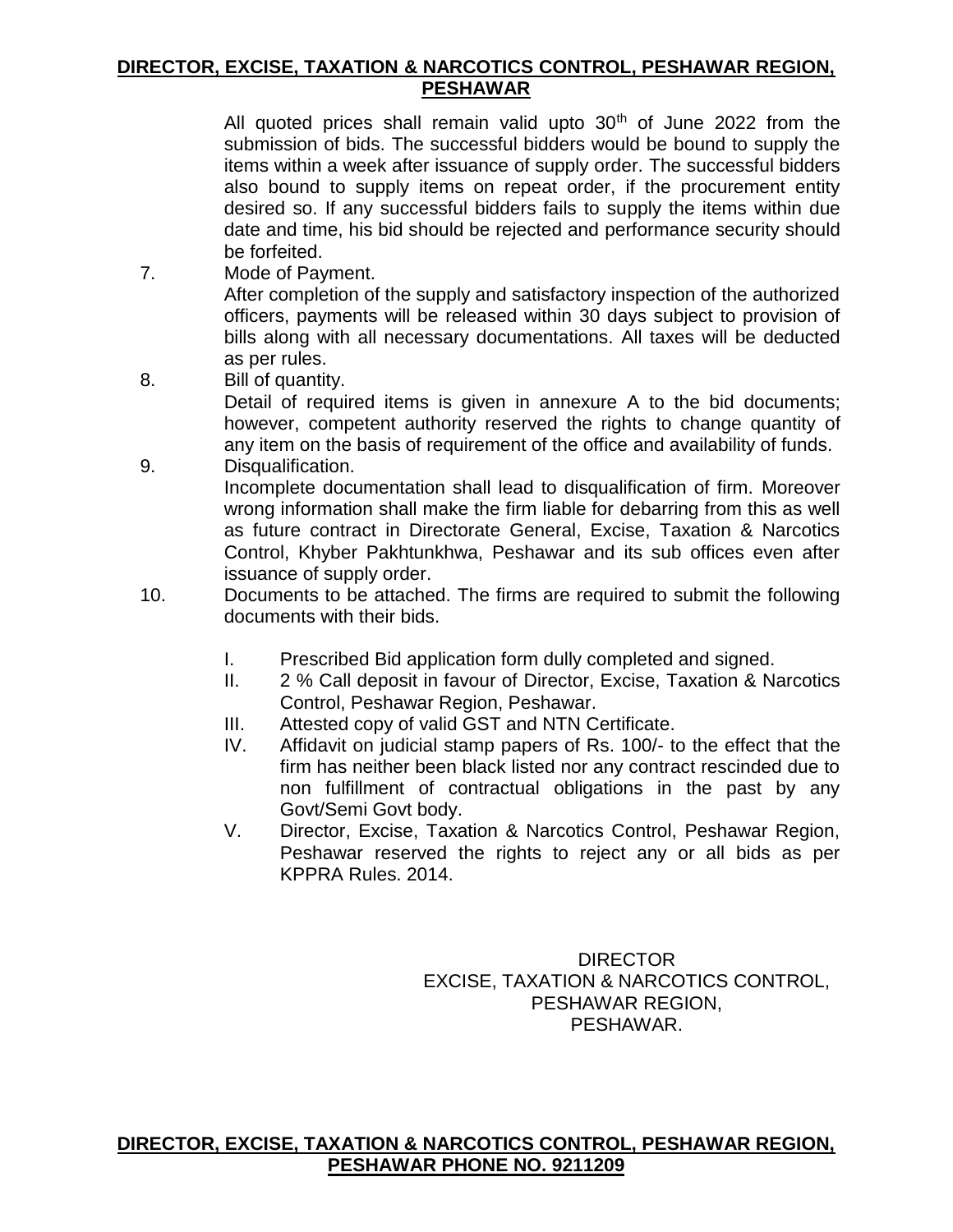Annexure-A Uniform Items

| S.No | Description                                                                                                                                       | Quantity | Rate<br>Unit<br>(inclusive of<br>all taxes) | Amount<br>(inclusive<br>0f<br>all taxes) |
|------|---------------------------------------------------------------------------------------------------------------------------------------------------|----------|---------------------------------------------|------------------------------------------|
| 1    | Black Beret Cap with<br><b>KHYBER</b><br><b>PAKHTUNKHWA</b><br>Excise monogram                                                                    |          |                                             |                                          |
| 2    | Brown colour leather<br>belt brass fitting buckle<br>with Excise monogram.                                                                        |          |                                             |                                          |
| 3    | <b>Black colour leather belt</b><br>brass fitting buckle with<br>Excise monogram.                                                                 |          |                                             |                                          |
| 4    | Four pointed three peps<br>chromium colour-on<br>each shoulder with P-<br>Excise sign.                                                            |          |                                             |                                          |
| 5    | One crown chromium<br>colour on each shoulder<br>with P-Excise sign.                                                                              |          |                                             |                                          |
| 6    | Five pointed chromium<br>colour three phool, plain<br>strips on each shoulder<br>with E & T sign.                                                 |          |                                             |                                          |
| 7    | Five pointed chromium<br>colour two phool, plain<br>strips on each shoulder<br>with $E$ & T sign.                                                 |          |                                             |                                          |
| 8    | Five pointed chromium<br>colour one phool, plain<br>strips on each shoulder<br>with E & T sign.                                                   |          |                                             |                                          |
| 9.   | Excise chest monogram<br>(left side on chest with<br>bottle green colour).                                                                        |          |                                             |                                          |
| 10.  | Name plate right side<br>on the chest with bottle<br>green colour.                                                                                |          |                                             |                                          |
| 11   | Malitia shirt /flannel shirt<br>with flab pockets, full<br>/half sleeves Shoulder.<br>The strips will be fitted<br>with Departmental<br>badges P- |          |                                             |                                          |
| 12   | Pasban white and black<br>colour with P-Excise<br>monogram on right arm                                                                           |          |                                             |                                          |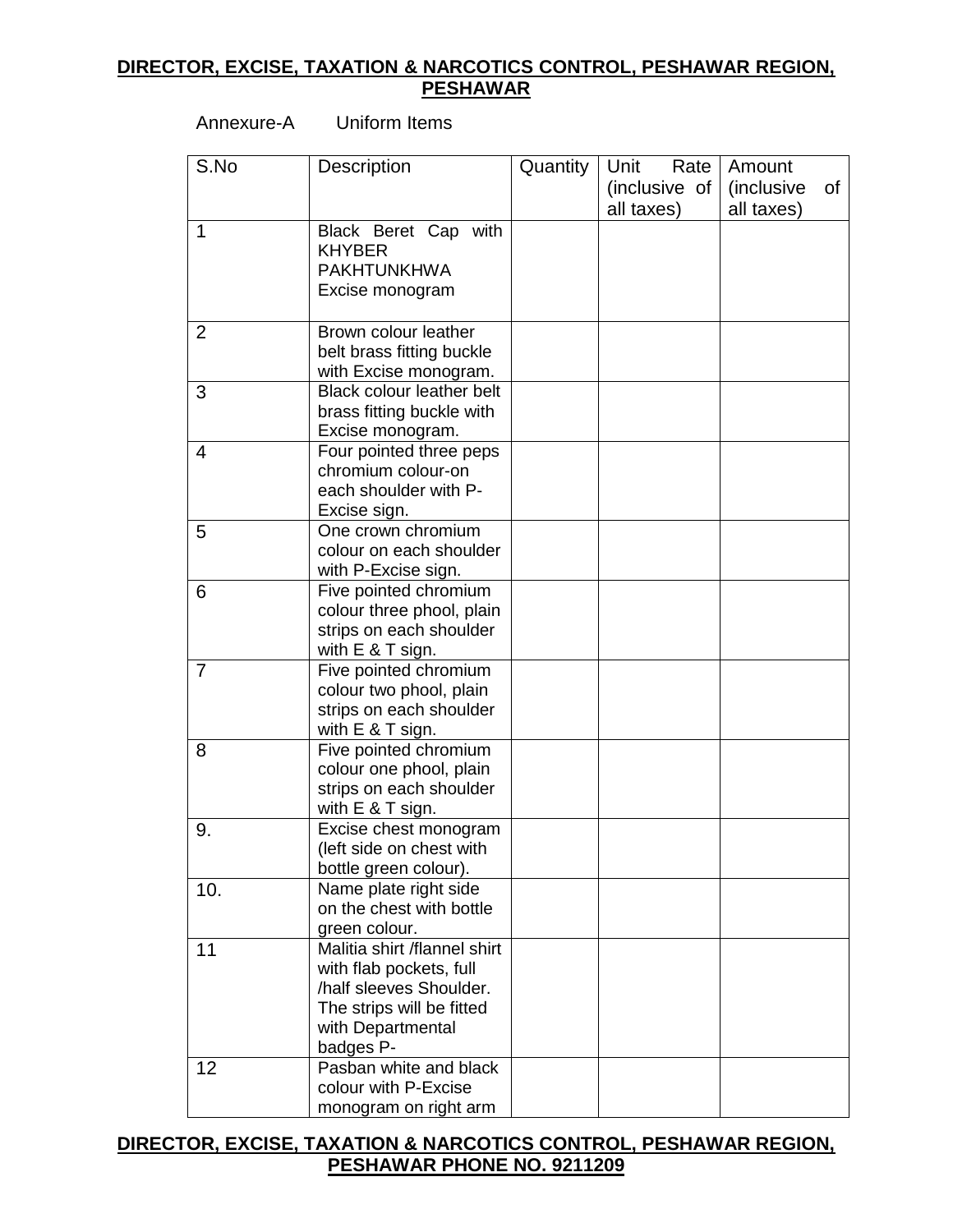|                 | and round Pasban red<br>& blue on left arm with<br>National Flag. |  |
|-----------------|-------------------------------------------------------------------|--|
| 13              | <b>Black shoes</b>                                                |  |
| 14              | Brown shoes                                                       |  |
| $\overline{15}$ | <b>Khaki Trouser</b>                                              |  |
| 16              | Malitia complete Suite                                            |  |
| 17.             | Steel grey jersey                                                 |  |
| 18.             | Khaki Over Coat                                                   |  |

Name & Signature of Authorized representative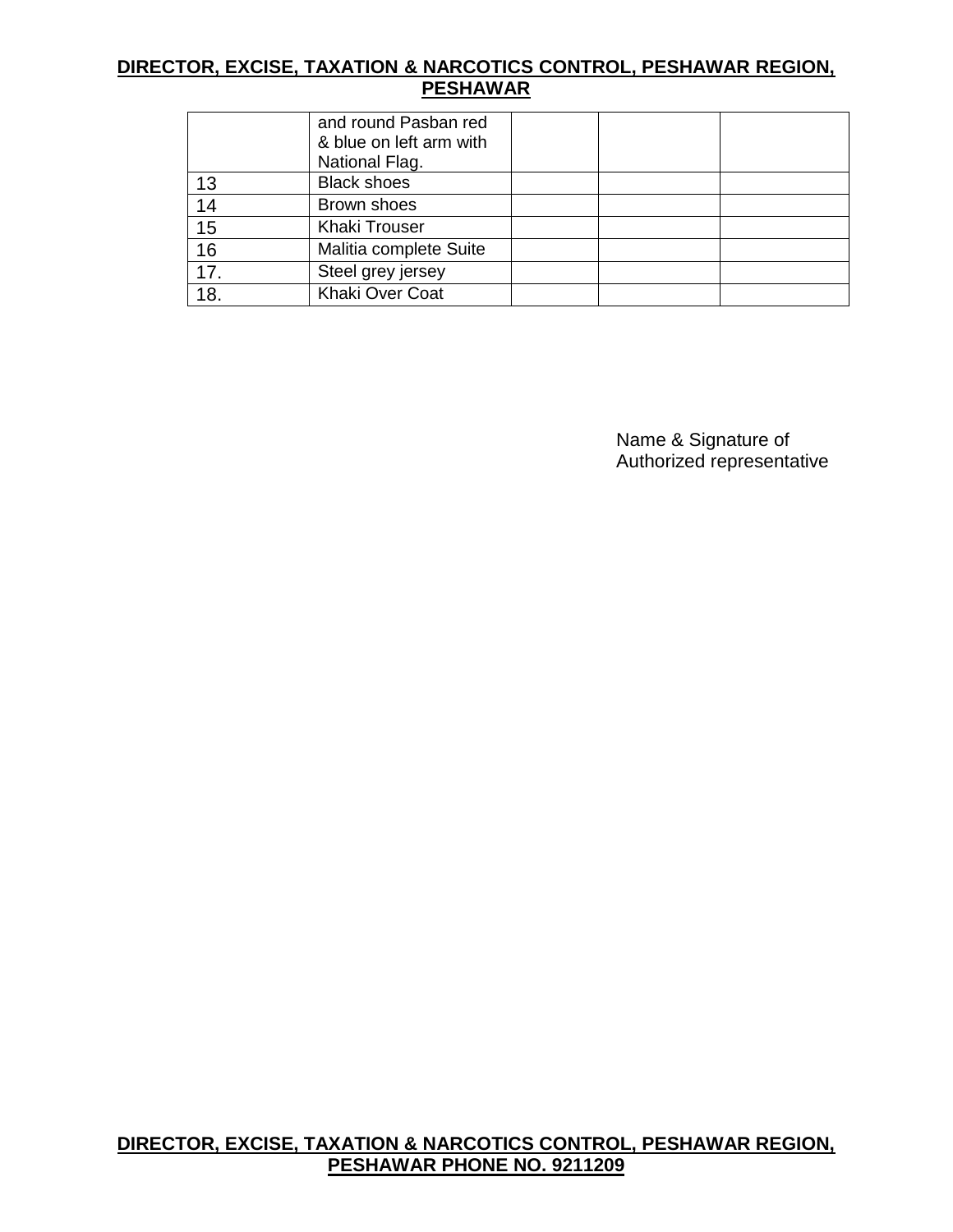#### Annexure-C

#### **Bid Application Form**

A. Bidders Particulars

- 1. Name of the Firm / Bidders
- 2. Name of the Owner \_\_\_\_\_\_\_\_\_\_\_\_\_\_\_\_\_\_\_\_\_\_\_\_\_\_\_\_\_\_\_\_
- 3. Address of the Bidders **Latter and Structure Control** and Structure Control and Structure Control and Structure
- 4. Telephone No. (Business \_\_\_\_\_\_\_\_\_\_\_\_\_\_\_\_\_\_\_\_\_\_\_\_\_\_\_\_\_\_ Mobile \_\_\_\_\_\_\_\_\_\_\_\_\_\_\_
- 5. CNIC of the Bidders
- 6.
- B. Bid Particulars
	- 7. GST Registration No
	- 8. NTN Registration No
	- 9. Total Bid Price Rs. \_\_\_\_\_\_\_\_\_\_\_\_\_\_\_\_\_\_\_\_\_\_\_\_\_\_\_\_\_
	- 10. Security Deposit 2 % of the Bid Price
	- 11. Pay Order No \_\_\_\_\_\_\_\_\_\_\_\_\_\_\_\_\_\_\_\_\_\_\_\_\_\_\_\_\_\_\_\_
	- 12. Name of the Bank \_\_\_\_\_\_\_\_\_\_\_\_\_\_\_\_\_\_\_\_\_\_\_\_\_\_\_\_\_\_\_\_
- C.

Bidding Information

- 12. Last Date for Submission of Bid
- 13. Date of Opening of Bid<br>14. Place of Opening of Bid
- 

 $12<sup>th</sup>$  of June 2019 at 11:00 Hours  $12<sup>th</sup>$  of June 2019 at 12:00 hours 14. Place of Opening of Bid Office of Director Administration, Excise, Taxation & Narcotics Control Auqaf Complex, Shami Road Peshawar.

> ᄀ  $\sqrt{2}$

\_\_\_\_\_\_\_\_\_\_\_\_\_\_\_\_\_\_\_\_\_\_\_\_\_\_\_\_\_\_\_\_

Rupees. \_\_\_\_\_\_\_\_\_\_\_\_\_\_\_\_\_\_\_\_\_\_\_\_\_ \_\_\_\_\_\_\_\_\_\_\_\_\_\_\_\_\_\_\_\_\_\_\_\_\_\_\_\_\_\_\_\_

- D. Check List
	- 15. The following documents must be attached with application form.<br>i Conv of CNIC i. Copy of CNIC YES NO

|      | $         -$                               |            |           |  |
|------|--------------------------------------------|------------|-----------|--|
| ii.  | Copy of GST Certificate                    | <b>YES</b> | <b>NO</b> |  |
| iii. | Copy of NTN Certificate                    | <b>YES</b> | <b>NO</b> |  |
| iv.  | Copy of Professional Tax Certificate       | <b>YES</b> | <b>NO</b> |  |
| v.   | Affidavit of No Litigation                 | <b>YES</b> | <b>NO</b> |  |
| vi.  | Security Deposit in shape of Pay Order YES |            | <b>NO</b> |  |